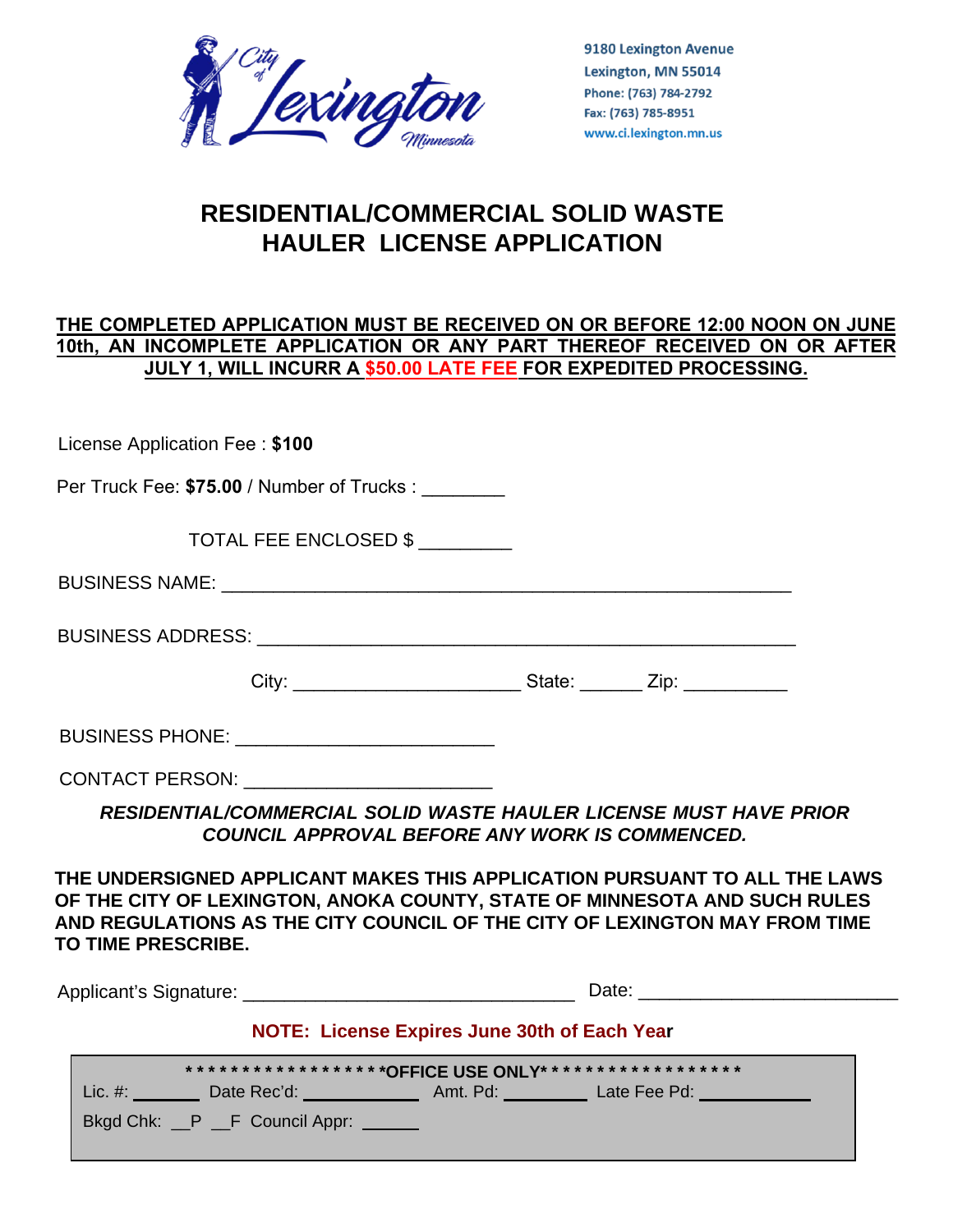In order to be approved for a Residential/Commercial Solid Waste Hauler License in the City of Lexington, you must provide the following:

- List of the equipment which the applicant proposes to use in such collection.
- The place or places to which the garbage, rubbish, yard waste and/or recyclable materials are to be hauled.
- The manner in which said garbage, rubbish, yard waste and/or recyclable materials are to be disposed of.
- Public liability insurance certificate for the hauler's business and for all vehicles in at least the sum of \$500,000 for injury on one person, \$1,000,000 for the injury of two or more persons in the same accident and \$100,000 property damage.
- Certificate of workers' compensation insurance, if applicable.
- A schedule of proposed rates to be charged during the licensed period. Every licensee shall provide 30 days prior written notification to the City and the licensee's customers of any change in rates to be implemented during the licensed period.

Day of Week for Collection: \_\_\_\_\_\_\_\_\_\_\_\_\_\_\_\_\_\_\_\_\_\_\_\_\_\_\_\_\_\_\_\_\_\_\_\_\_\_

Do You Offer An Organics Recycling Program to Residents?

List of Equipment Applicant Proposes to Use in Collection:

Designated Waste Disposal Site:

Material Recovery Facility (Recyclable):

Manner is which said garbage, rubbish, yard waste and/or recyclable materials are to be disposed of: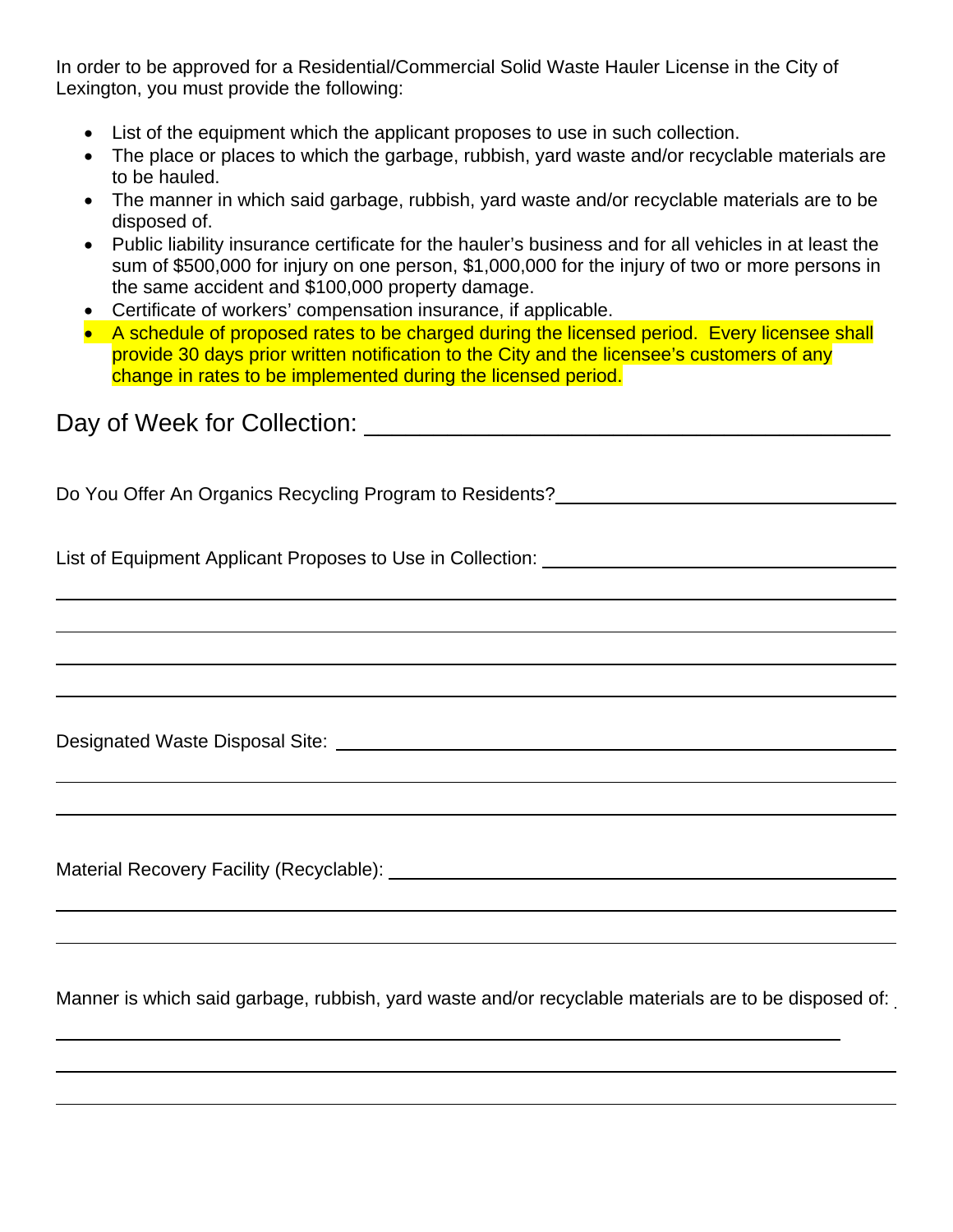## **MINNESOTA BUSINESS TAX IDENTIFICATION NUMBER**

## **AND SOCIAL SECURITY NUMBER**

**Pursuant to Laws of Minnesota, 1984, Chapter 502, Article 8, Section 2 (270.72) (Tax Clearance; Issuance of Licenses), the licensing authority is required to provide to the Minnesota Commissioner of Revenue your Minnesota business tax identification number and the Social Security number of each license applicant.** 

**Under the Minnesota Government Data Practices Act and the Federal Privacy Act of 1974, we are required to advise you of the following regarding the use of this information:** 

 **1. This information may be used to deny the issuance of renewal of your license in the event you owe Minnesota Sales, employers withholding or motor vehicle excise taxes:** 

 **2. Upon receiving this information, the licensing authority will supply it only to the Minnesota Department of Revenue. However, under the Federal exchange of Information Agreement the Department of Revenue may supply this information to the Internal Revenue Service.** 

 **3. FAILURE TO SUPPLY THIS INFORMATION MAY JEOPARDIZE OR DELAY THE PROCESSING OF YOUR LICENSE ISSUANCE OR RENEWAL APPLICATION.** 

**Please supply the following information and return along with your application to the licensing authority.** 

| <b>Applicant's Last Name</b>              | <b>First Name</b> |                                   | <b>Middle Initial</b>                |
|-------------------------------------------|-------------------|-----------------------------------|--------------------------------------|
| <b>Applicant's Address</b>                |                   |                                   |                                      |
| <b>Applicant's Social Security Number</b> |                   | Position (Officer, Partner, etc.) |                                      |
| <b>Business Name</b>                      |                   |                                   |                                      |
| <b>Business Address</b>                   | <b>City</b>       | <b>State</b>                      | <b>Zip Code</b>                      |
| *Minnesota Tax Identification Number      |                   |                                   | <b>MN Tax ID Number NOT Required</b> |
| <b>Signature</b>                          |                   |                                   | <b>Date</b>                          |

\*If a Minnesota Tax ID Number is not required for the business being operated, indicate that by placing an X in the box.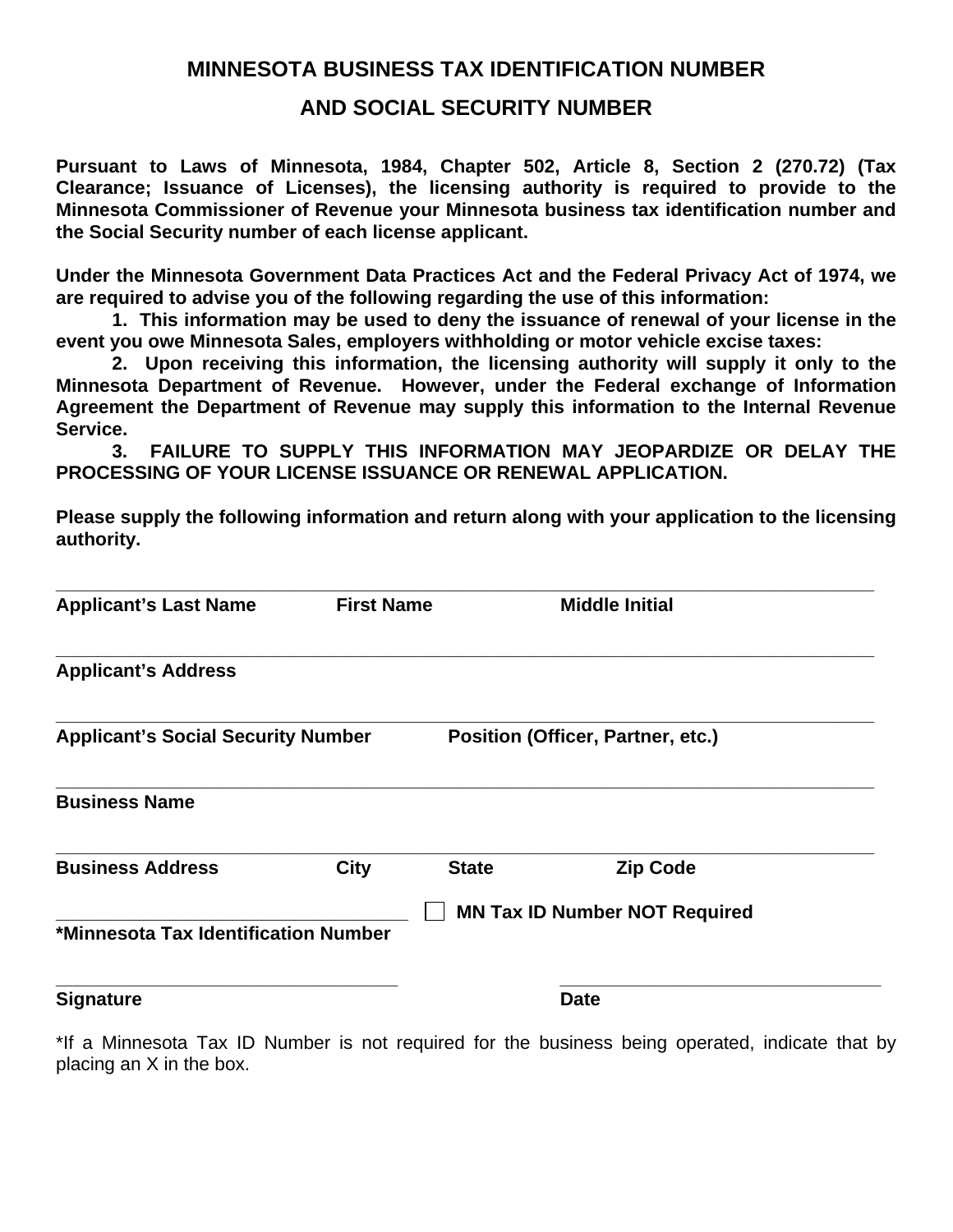# **CERTIFICATION OF COMPLIANCE MINNESOTA WORKER'S COMPENSATION LAW**

**Minnesota Statute, Section 176.182 requires every state and local licensing agency to withhold the issuance or renewal of a license or permit to operate a business or engage in an activity in Minnesota until the applicant presents acceptable evidence of compliance with the workers' compensation insurance coverage requirement of Chapter 176. The information required is: the name of the insurance company, the policy number, and dates of coverage or the permit to self-insure. This information will be collected by the licensing agency and retained in their files.** 

**Law requires this information, and licenses and permits to operate a business may not be issued or renewed if it is not provided and/or is falsely reported. Furthermore, if this information is not provided or falsely stated it may result in a \$2,000 penalty assessed against the applicant by the Commissioner of the Department of Labor and Industry.** 

| <b>Insurance Company Name:</b> |                           |  |
|--------------------------------|---------------------------|--|
|                                | (NOT the insurance agent) |  |
| <b>Policy Number:</b>          |                           |  |
| Dates of Coverage:             | tΟ                        |  |
|                                |                           |  |

**I am not required to have workers' compensation liability coverage because:** 

| $\Box$ I have no employees |  |
|----------------------------|--|
|----------------------------|--|

**I** lam self-insured (include permit to self-insure)

**I have no employees who are covered by the workers' compensation law (these include: Spouse, Parents, Children and Certain Farm Employees)** 

**I certify that the information provided above is accurate and complete and that valid workers' compensation policy will be kept in effect at all times as required by law.** 

| (Last, First, Middle)                        |
|----------------------------------------------|
|                                              |
| (Business Name if Difference Than Your Name) |
|                                              |
| Phone: <u>____________________</u>           |
|                                              |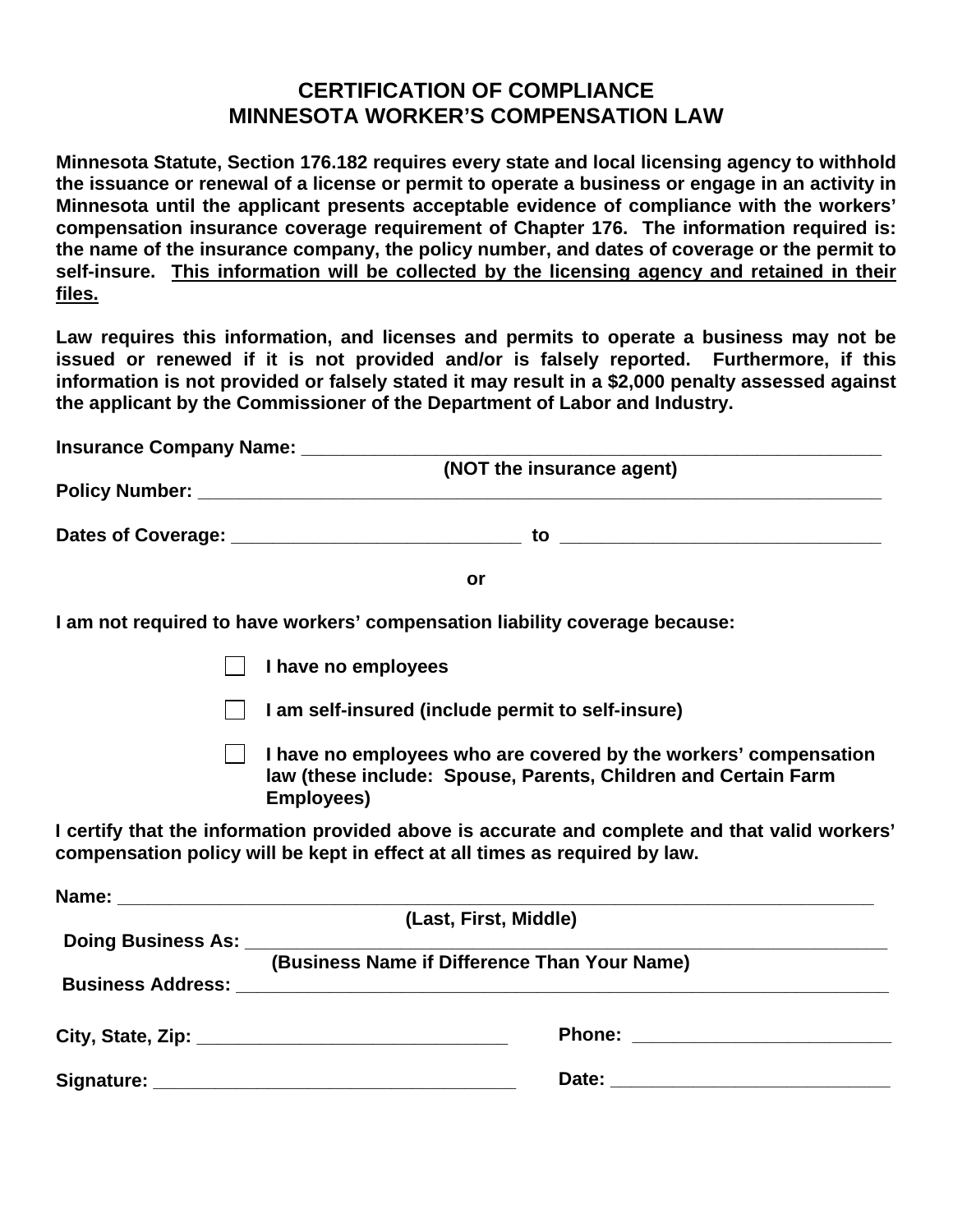# **MINNESOTA STATUTE 176.182 BUSINESS LICENSES OR PERMITS COVERAGE REQUIRED**

**Every state or local licensing agency shall withhold the issuance or renewal of a license or permit to operate a business in Minnesota until the applicant presents acceptable evidence of compliance with the workers' compensation insurance coverage requirement of section 176.181, subdivision 2, by providing the name of the insurance company, the policy number, and dates of coverage or the permit to self-insure. The commissioner shall assess a penalty to the employer of \$2,000 payable to the assigned risk safety account, if the information is not reported or is falsely reported.** 

**Neither the state nor any governmental subdivision of the state shall enter into any contract for the doing of any public work before receiving from all other contracting parties acceptable evidence of compliance with the workers' compensation insurance coverage requirement of section 176.181, subdivision 2.** 

**This section shall not be construed to create any liability on the part of the state or any governmental subdivision to pay workers' compensation benefits or to indemnify the special compensation fund, an employer, or insurer who pays workers' compensation benefits.** 

 HIST: 1981 c 346 s 94; 1983 c 290 s 114; 1987 c 332 c 332 s 47; 1992 c 510 art 3 s 19; 1995 c 231 art 2 s 72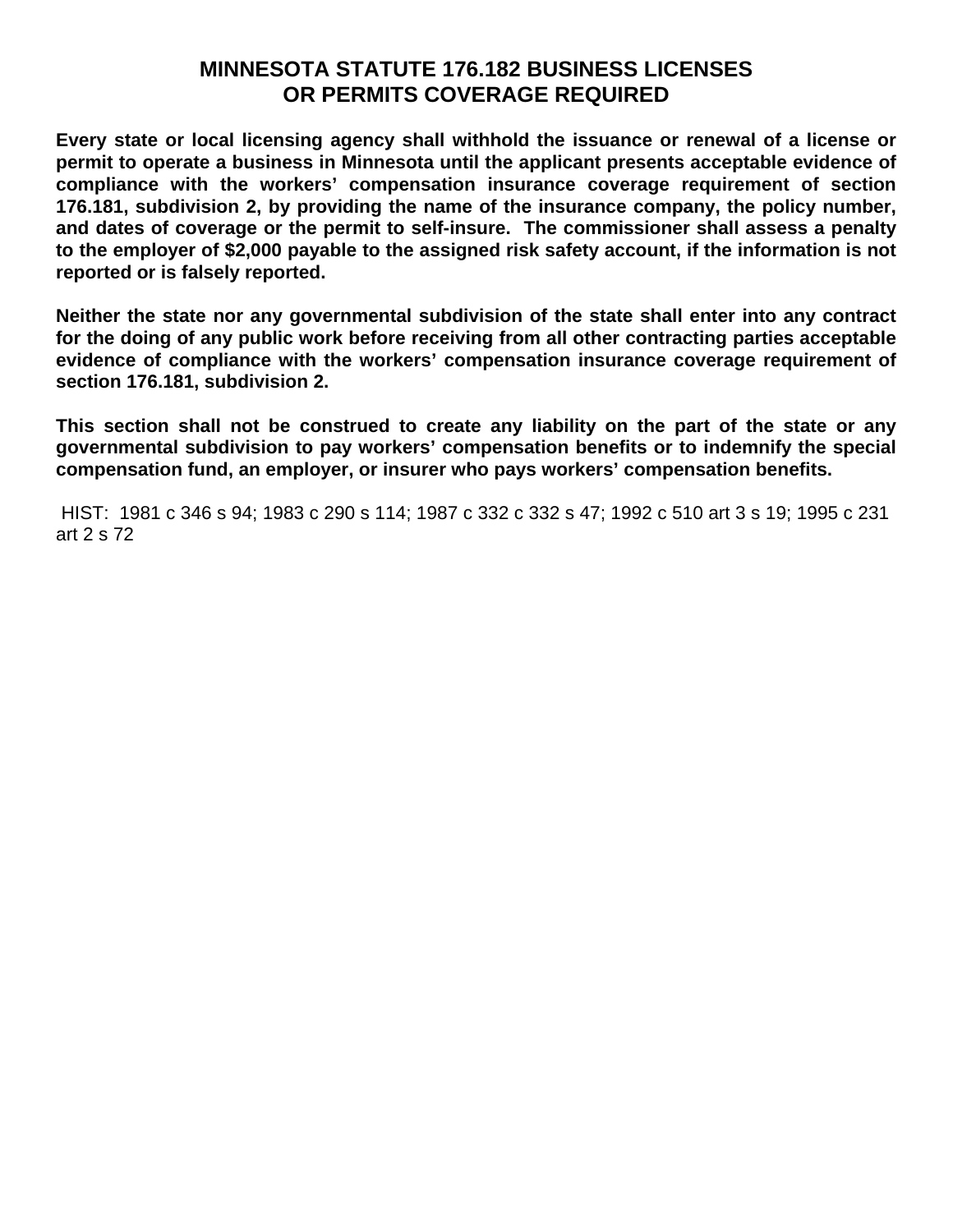# **CHAPTER 6**

# **OTHER BUSINESS REGULATION AND LICENSING**

### *SECTION 6.02. LICENSE APPLICATIONS – PROCEDURE AND ADMINISTRATION.*

**Subd. 1. General Application Requirements**. All activities licensed by the City are subject to the application process and requirements set forth in this Section, and as supplemented by other Sections of this Code or as otherwise required by law. All applications shall be made at the office of the City Clerk upon forms prescribed by the City, or if by the State of Minnesota, then together with such additional information as the Council may desire. Information required may vary with the type of business organization or person making application. All questions asked or information required during the application process shall be answered fully and truthfully by the applicant. The Council has determined that a comprehensive background investigation is necessary for each applicant. Such an investigation must be performed during the initial application process and may be performed anytime during the pendency or renewal of a license. A licensee shall allow the City to examine its records or other data in its possession or control in order to verify or investigate owners of a business or other information related to licensure. Each person or business named in or as part of this application shall execute a written authorization allowing the City and/or the Chief of Police to verify all information disclosed as part of the application.

**Subd. 2. False Statements**. It is unlawful for an applicant to make a false statement or willful omission in any application form or document, or to any inquiry or assertion made during the application process. A license application or license is rendered void at the moment such false statement or willful omission if made, whether or not it is discovered by the City. A voided license application or license is not cured by a subsequent grant of license renewal or amendment by the City, nor does it protect the applicant or licensee from prosecution or civil penalties for violation of law or operating without a valid license. Upon discovery of such false statement or willful omission a license application or license is revoked effective immediately upon notice to the applicant or licensee.

### **Subd. 3. Fees.**

 A. Application Fees. At the time of the initial application or license renewal, an applicant for each license type set forth in this Code shall pay the City a separate application fee as established by the Council.

 B. Investigation Fees. At the time of an initial application, license renewal or at any time during the pendency of a license the City may conduct a background investigation of each applicant. The applicant shall pay an investigation fee as established by Council. Should the City's investigation costs exceeds the scheduled fee, the applicant shall reimburse the City for its actual costs to conduct the background investigation. During initial and renewal applications this fee is due before an application will be processed by the City.

### **Subd. 4. License Action.**

 A. Granting. All licenses shall be issued on an annual basis as specified by each license type. The Council may approve a license application for a remaining period of the annual license year or for the entire ensuing license year. Prior to consideration of any application for a license, the applicant shall pay the license fee, and if applicable, pay the investigation fee.

 B. Issuing. If an application is approved, the City clerk shall forthwith issue a license pursuant thereto in the form prescribed by the City or the property agency of the State of Minnesota, as the case may be. For licenses issued and which are to become effective other than on the first day of the licensed year, the fee to be paid with the application shall be valid only at one location and on the premises therein described.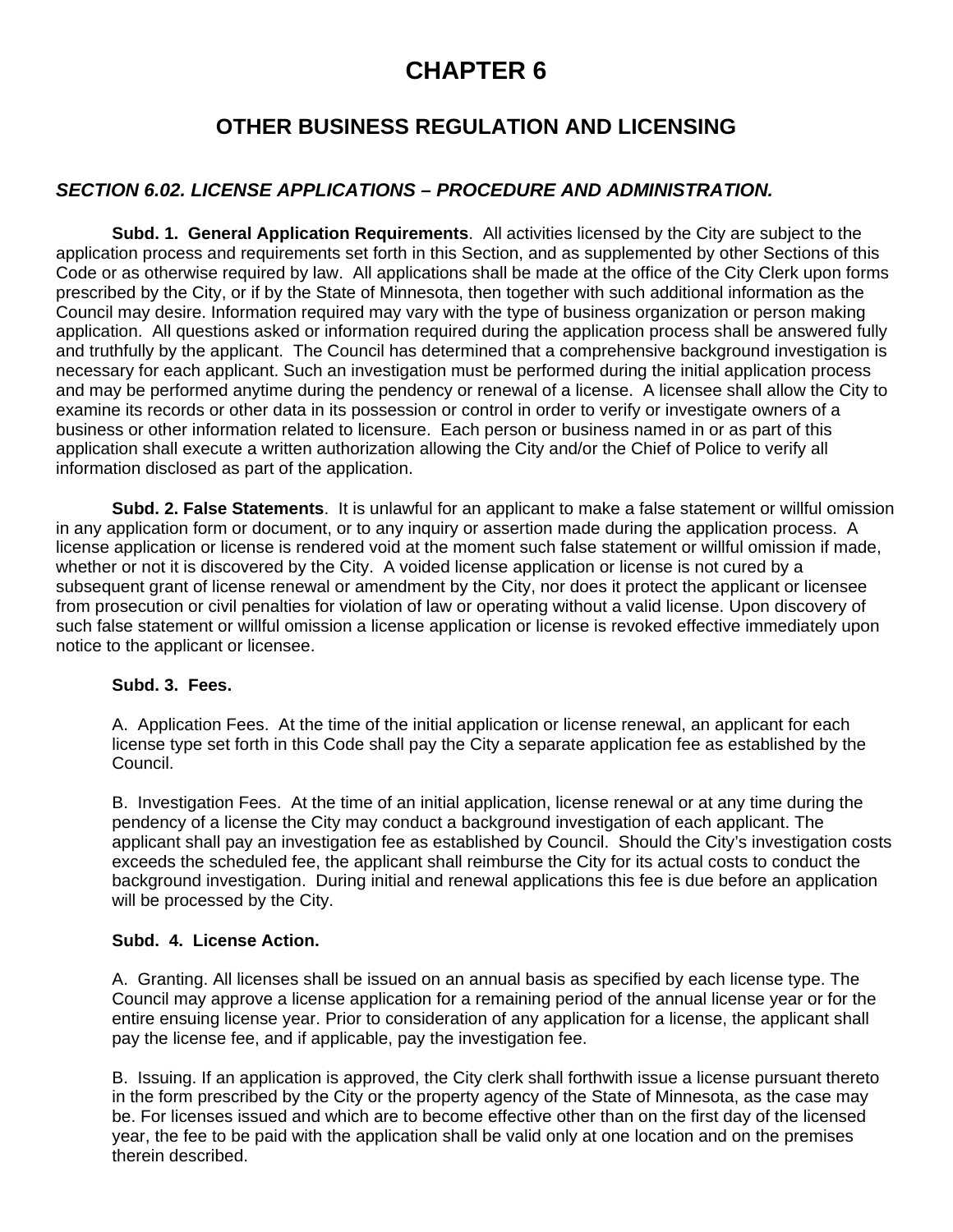C. Refundment. Fees are paid in full and not subject to a refund unless otherwise specified by statute. A quarterly pro-rata share of an annual license fee shall be paid for any license approved for a period of less than one year.

 D. Transfer. No license shall be transferable between persons without prior consent of the Council and payment of the investigation fee. No license shall be transferable to a different location without prior consent of the Council and payment of the fee for a duplicate license or other costs related to investigation of the transfer.

 E. Refusal and Termination. The Council may, in its sole discretion and for any reasonable cause, refuse to grant any application. The City shall only terminate a license by expiration or revocation. A licensee may terminate a license by failure to adhere to lawful requirements or by voluntary cancellation.

 F. Fine, Suspension or Revocation. The Council may, in its sole discretion and for any reasonable cause, proscribe a civil penalty not to exceed \$2,000.00 or suspend for a period not to exceed sixty days, any license granted under the provisions of this chapter. The Council may, in its sole discretion and for any reasonable cause, revoke any license granted under the provisions of this chapter. These penalties are independent from any criminal prosecution.

 G. Right to Hearing. No civil fine, suspension or revocation shall take effect until the licensee has afforded an opportunity for a hearing before the Council, a committee of the Council, or a hearing examiner, as may be determined by the Council in action calling the hearing. Such hearing shall be called by the Council upon written notice to the licensee served in person or by certified mail not less than fifteen days prior to the hearing date, stating the time, place and purpose thereof.

### **Subd. 5. Business Applicants & Licensees.**

 A. Business Ownership. An application for a license to be used by a business entity shall disclose all owners which have a beneficial interest in the business. It is presumed that any entity owning 5% or more of the business owns a beneficial interest. A business applicant must furnish the City with a list of all entities which own a beneficial interest and describe the extent of such interest. The list shall name all such owners, show the number of shares or percentage of ownership held by each, either individually or beneficially for others.

 B. Report Change of Ownership. It is the duty of each business licensee to notify the Clerk of any change in legal ownership, beneficial interest or voting control in such corporation. Such notification is required for any corporation, partnership, limited liability corporation, trust, sole proprietorship, or any other form of business ownership. A transfer of stock or ownership of a beneficial interest of a business holding a license is deemed a transfer of the license, and transfer without prior approval of the City Council renders the license void. An application to transfer a license shall be provided to the City Clerk at least 90 days prior to the proposed transfer and shall be treated the same as an application for a new license. A transfer of ownership or beneficial interest in the type of shares entitled to vote at a meeting of the shareholders of a corporate licensee, which results in the change of voting control of the corporation by the persons owning the share(s) therein, shall be deemed equivalent to a transfer of the license issued to the corporation, and any such license shall be revoked thirty days after any such change in ownership or beneficial interest of shares unless the Council has been notified of the change in writing and has approved under the same standards as an application for a new license.

**Subd. 6. Duplicate Licenses.** Duplicates of all original licenses under this Chapter may be issued by the Clerk without action by the Council, upon licensee's affidavit that the original has been lost, and upon payment of a fee as established by the Council for issuance of the duplicate. All duplicate licenses shall be clearly marked DUPLICATE.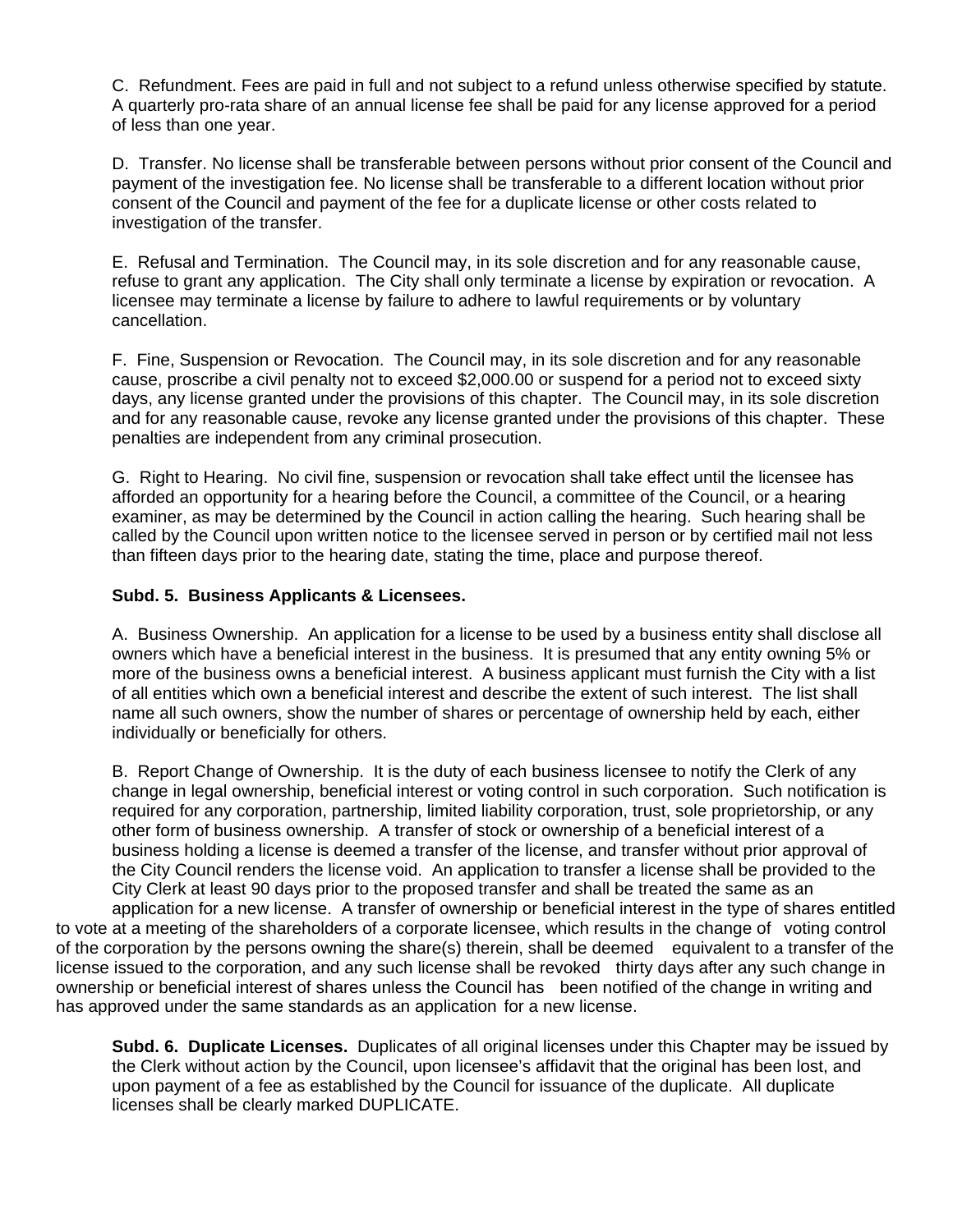**Subd. 7. Posting.** All licensees shall conspicuously post their licenses in their places of business. If the licensee does not have a place of business the licensee shall conspicuously display the license on or about their person.

**Subd. 8. Agent**. Before a license is issued to an individual or to any business, corporation, partnership, or association, the applicant or applicants shall appoint in writing a natural person as its manager or agent. Such resident manager or agent shall, by the terms of his/her written consent, (1) take full responsibility for the conduct of the licensed premises, and, (2) serve as agent for service of the notices and other process relating to the license. Such manager or agent must be a person who, by reason of age, character, reputation, and other attributes, could qualify individually as a licensee.

**Subd. 9. Persons Disqualified**. No license may be issued, transferred, or renewed if the results of any investigation show, to the satisfaction of the Council, that such issuance, transfer, or renewal would not be in the public interest. It is presumed that is not in the public interest to issue a license to any person or any establishment owned (in whole or in part) to a disqualified person. The criteria of qualified and disqualified persons will vary depending on the type of license, and the Council shall set forth such criteria as it shall deem appropriate.

**Subd. 10. Delinquent Taxes and Charges**. Any license issued by the City is voided whenever taxes, assessments, or other financial responsibilities to the City or other government institution are delinquent or unpaid, either in whole, in part, or by failure to pay an installment by the licensee or related to a licensed premises.

**SECTION 6.09. RENEWAL OF LICENSES.** Applications for renewal of all licenses shall be made at least 90 days prior to the date of expiration of the license, and shall contain such information as is required by the City. This time requirement may be waived by the Council for good and sufficient cause. The decision whether or not to renew a license rest within the sole discretion of the Council. No licensee has a right to have a renewed license.

## *SECTION 6.35. GARBAGE AND REFUSE HAULERS*.

**Subd. 1. Definitions.** The following terms, as used in this Section, shall have the meanings stated.

A. **"Garbage"** - As used herein shall include only organic refuse resulting from the preparation of food and decayed and spoiled food from any source.

B. **"Rubbish"** - As used herein shall include all inorganic refuse matter, such as non-recyclable packaging, ashes, and sweepings.

C. **"Compost"** - As used herein shall include plant materials, such as grass, leaves, straw and non-woody plant materials stored on a person's property for the purposes of recycling organic materials as a soil conditioner.

D. **"Yard Waste"** - As used herein shall include leaves, grass clippings, organic garden waste, or similar nonwoody plant materials.

E. **"Residence"** - As used herein shall include any single building of one to three dwelling units with individual kitchen facilities for each.

F. **"Multiple Dwelling"** - As used herein shall include any building used for residential purposes consisting of four or more residential units with kitchen facilities for each.

G. **"Commercial Establishment"** - As used herein shall include any premises where a commercial or industrial enterprise of any kind is carried on, including restaurants and clubs, churches, and schools where food is served.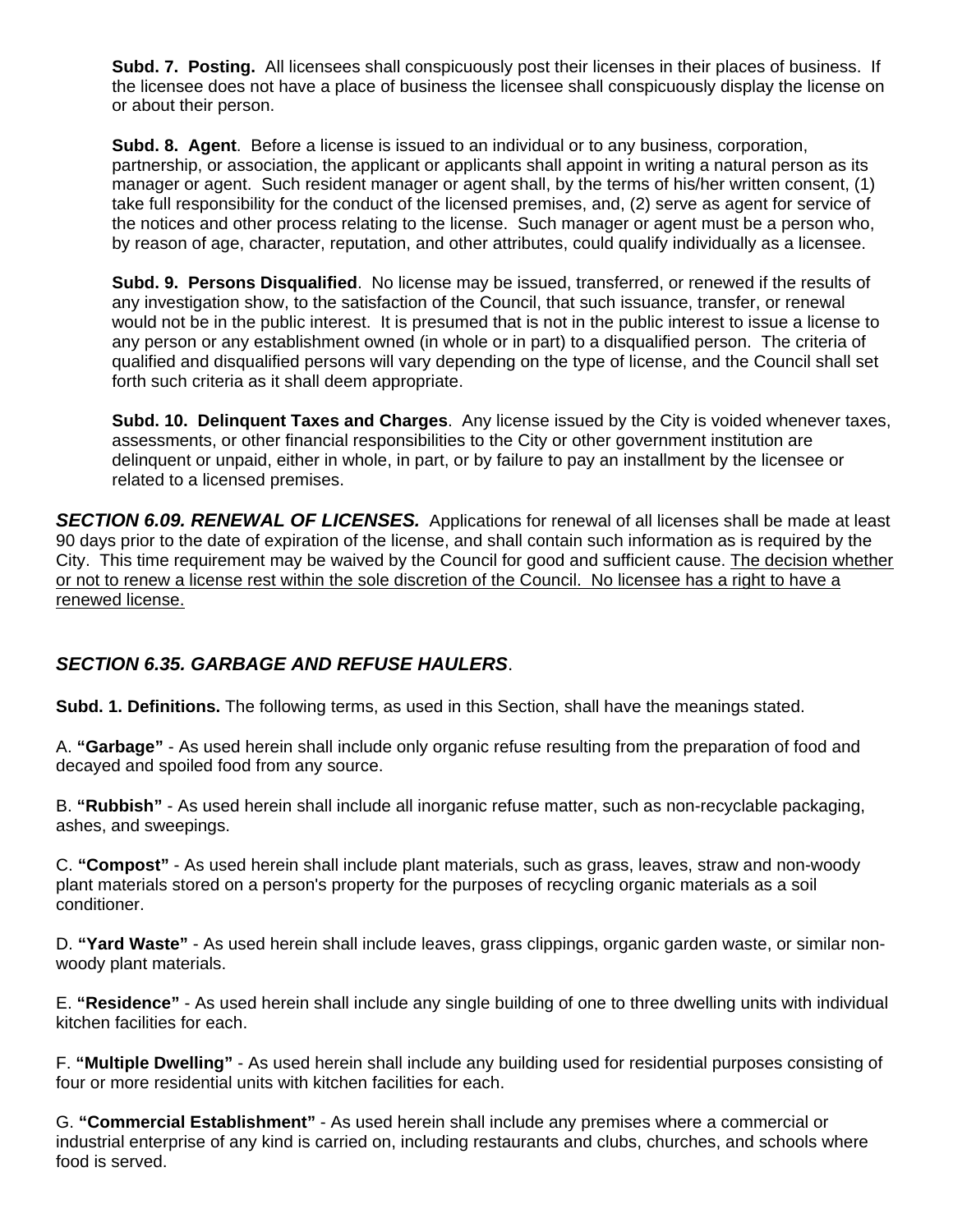H. **"Hauler"** - As used herein shall include a collector or transporter of garbage, rubbish, recyclable materials, or yard waste.

I. **"Manufactured Housing Park"** - As used herein shall include any park, trailer court, trailer camp, court, camp site, lot, parcel, a tract of land designed, maintained or intended for the purpose of supplying a location or accommodation for any manufactured home.

J. **"Recyclable Materials"** - As used herein shall include, but not being limited to, tin and aluminum cans, newspapers, corrugated cardboard, glass and plastics.

**Subd. 2. Failure to Dispose of Garbage and Rubbish**. It shall be unlawful for any person, firm, or corporation to fail to dispose of garbage and rubbish which may be or which may accumulate upon property owned or occupied by him or them in a sanitary manner. Failure or refusal to make provision for and secure such disposal at his or their expense or with the written approval of the property owner where it is being disposed. shall be subject to the penalties imposed in Subd. 10. To make use of the services of a licensed hauler, persons shall do so by notifying one of said haulers and paying the fee thereof.

**Subd. 3. Garbage Containers**. Every residence, multiple dwelling and commercial establishment having garbage to dispose of, who does not otherwise provide for the disposal of such garbage in a sanitary manner, shall provide one or more fly tight waterproof containers sufficient to receive all garbage in a sanitary manner which may accumulate between the times of collection. Each nondisposable container shall have a capacity not to exceed 90 gallons, except where dumpsters are used in conjunction with multiple dwellings, and commercial establishments. Each non-disposable container shall be provided with a tight fitting cover and shall be maintained, cleaned and kept in a state of repair which will prevent leakage. All garbage shall be drained of surplus water and wrapped in a manner sufficient to prevent leakage before it is placed in said containers.

### **Subd. 4. Storage of Garbage, Rubbish, Yard Waste and Recyclable Materials**.

 A. Except on scheduled collection days, garbage, rubbish, yard waste and recyclable materials shall be stored behind the front of the building line for the width of the property. Garbage, rubbish, yard waste and recyclable materials may be placed at curbside or on the boulevard for collection by a licensed hauler during the twelve hour period prior to the day of collection. Any garbage cans or other containers or materials left over from collection shall be removed from the curbside or boulevard within twelve hours after said collection.

 B. Dumpsters for garbage, rubbish, yard waste and recyclable materials used in conjunction with multiple dwellings and commercial establishments for the convenience of the property owners, renters or lessees, shall be stored in the rear or side yards, and must be screened from public view in an enclosure consisting of three walls, at least six feet high and a door. The walls must be flush to the ground.

 C. Dumpsters intended for collecting recyclable materials from the public for charitable purposes may be located on a paved surface not designated for parking and must be clearly marked to indicate the type of recyclables accepted and the name of the charity to receive the resulting revenues.

**Subd. 5. Composting.** Any property owner and/or lease holder may provide for the handling of certain yard wastes as defined by Subd. 1 Paragraph 4 of this Chapter by means of composting. Composting shall be accomplished above ground in a controlled area allowing for the decomposition of the material through an aerobic process providing adequate oxygen and moisture. At no time shall composting create a health hazard or a nuisance to adjoining properties.

**Subd. 6. Yard Waste**. Except for purposes of composting under Subd. 9 of this Code it shall be unlawful for any person, firm or corporation to dispose of yard waste on private or public lands located in the City of Lexington. All yard waste must be disposed of in the manner prescribed by law. Yard waste for purposes of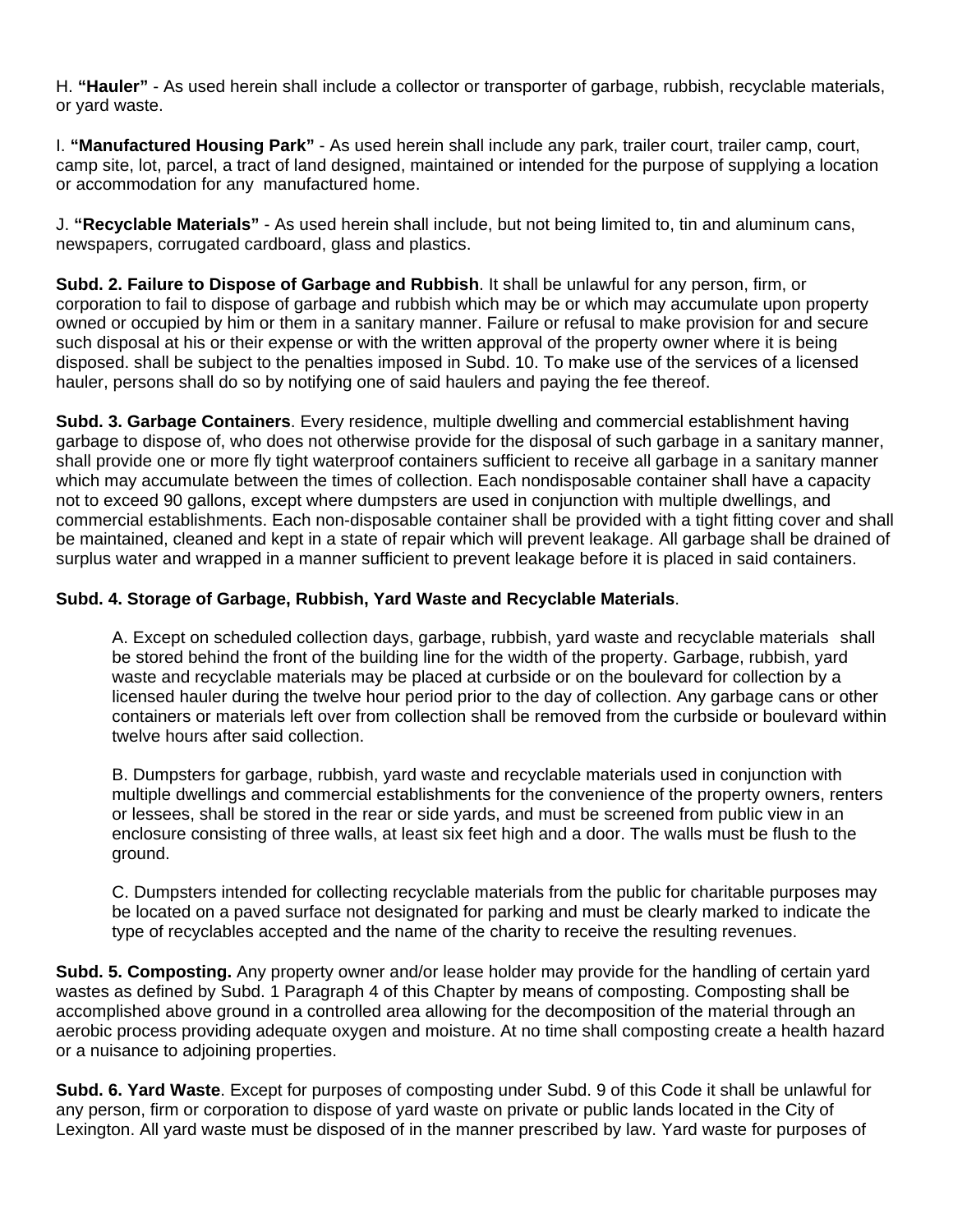this Section consists of all grass clippings, leaves, twigs, tree branches and other woody and non-woody plant materials.

### **Subd. 7. Licensing Requirements**.

 A. It is unlawful for any person to collect garbage, rubbish, recyclables, or yard waste from commercial establishments, multi-family dwellings or manufactured home parks in the City without first securing a solid waste collection license from the City.

 B. Each license shall be applied for, issued and renewed, and may be suspended or revoked, as provided by this Chapter, and each licensee shall comply with all applicable requirements of this Chapter.

 C. Haulers collecting yard waste, recyclables and non-recyclables or any combination thereof from residential areas, commercial establishments, multiple dwellings and/or manufactured housing parks must be licensed.

 D. Any person, firm or corporation desiring a license to collect garbage shall make application for the same to the City Clerk upon a form prescribed by the City. The applicant shall set forth the following:

1) The name and address of the applicant.

 2) A list of the equipment which the applicant proposes to use in such collection.

 3) The place or places to which the garbage, rubbish, yard waste and/or recyclable materials are to be hauled.

 4) The manner in which said garbage, rubbish, yard waste and/or recyclable materials are to be disposed of.

 E. Before a license is issued, the applicant shall file with the City Clerk evidence that the applicant has in effect public liability insurance for the hauler's business and for all vehicles in at least the sum of \$500,000 for injury of one person, 1,000,000 for the injury of two or more persons in the same accident and \$100,000 property damage.

 F. When the application is submitted, the applicant shall file with the City Clerk a schedule of proposed rates to be charged during the licensed period. Every licensee shall provide 30 days prior written notification to the City and the licensee's customers of any change in rates to be implemented during the licensed period.

 G. Before a license is issued, the applicant shall pay to the City a license fee to be established by resolution of the City Council, which shall accompany the application.

 H. No license issued shall be for a longer period than one year and all licenses shall expire on December 31 of each year.

 I. Licenses may be suspended or revoked by the Council, after the licensee has been given a reasonable notice and an opportunity to be heard, for the violation of any provisions of this Chapter, or for the violation of any conditions or restrictions in the motion granting the license, or any motion passed by the Council, or upon failure of the licensee to comply with any conditions, order or direction issued by the City.

 J. In addition to the other requirements of this Chapter, haulers servicing residences, manufactured housing parks and multiple dwellings shall comply with the following: